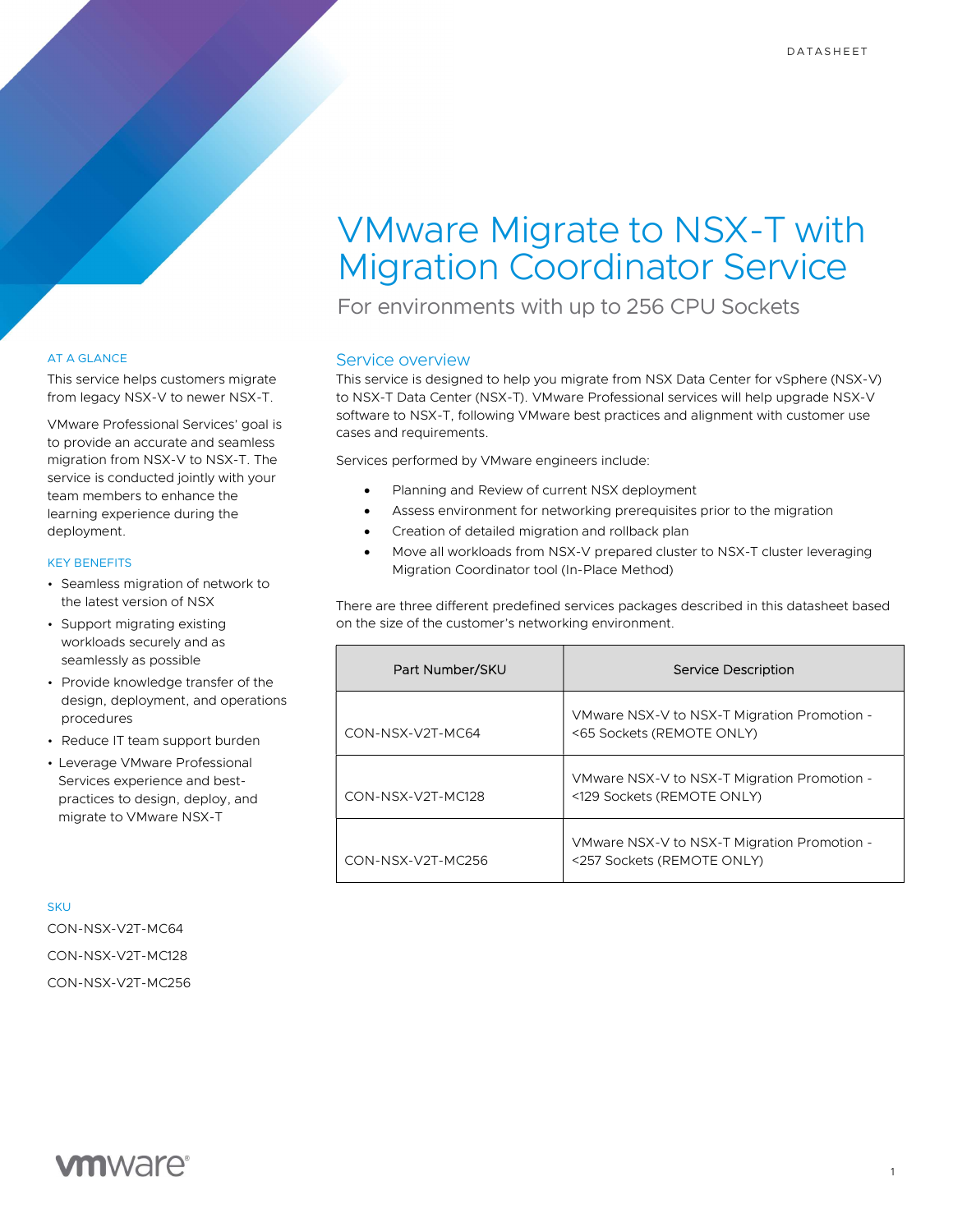# Project scope

This solution is strictly limited to the number of network components and parameter configurations as defined in the following packages. The following quantities reflect maximums or if the feature or scenarios are supported in the packages. Contact your Client Services Executive for service proposals to address scenarios not covered be the scope descriptions below:

| <b>SKU Offering</b>                                                                                     |                                          |                                            |                                            |  |
|---------------------------------------------------------------------------------------------------------|------------------------------------------|--------------------------------------------|--------------------------------------------|--|
|                                                                                                         | CON-NSX-<br>V2T-MC64<br>Up to 64 Sockets | CON-NSX-<br>V2T-MC128<br>Up to 128 Sockets | CON-NSX-<br>V2T-MC256<br>Up to 256 Sockets |  |
| vCenters                                                                                                | 1                                        | 1                                          | 1                                          |  |
| <b>NSX Managers</b>                                                                                     | 1                                        | 1                                          | 1                                          |  |
| Hosts                                                                                                   | 32                                       | 64                                         | 128                                        |  |
| <b>Firewall Rules</b>                                                                                   | 500                                      | 2,000                                      | 2,000                                      |  |
| Groups                                                                                                  | 50                                       | 200                                        | 2,000                                      |  |
| Edge Service Gateways                                                                                   | 5                                        | 50                                         | 50                                         |  |
| Maintenance Windows                                                                                     | 1                                        | 1                                          | 1                                          |  |
| The following indicate if a feature or use case with integrations are<br>addressable with this service: |                                          |                                            |                                            |  |
| Cross vCenter                                                                                           | No                                       | <b>No</b>                                  | No                                         |  |
| Cross vCenter Sites                                                                                     | N/A                                      | N/A                                        | N/A                                        |  |
| Service Insertion / Guest<br>Introspection                                                              | <b>No</b>                                | <b>No</b>                                  | <b>No</b>                                  |  |
| Automation with vRealize<br>Automation                                                                  | Νo                                       | No                                         | No.                                        |  |
| Automation<br>with VMware Cloud<br>Director or VMware<br>Integrated OpenStack                           | No                                       | No                                         | No                                         |  |
| <b>Custom Automation</b><br>Migration                                                                   | <b>No</b>                                | <b>No</b>                                  | No                                         |  |
| vSphere or NSX-v<br>Upgrades                                                                            | No                                       | <b>No</b>                                  | No                                         |  |
| Merges of Multiple NSX-<br>V Environments                                                               | No                                       | <b>No</b>                                  | No                                         |  |
| <b>Custom Migration</b><br>Scripting                                                                    | <b>No</b>                                | <b>No</b>                                  | <b>No</b>                                  |  |
| NSX-T Design and<br>Deploy to Prepare<br>for Migration                                                  | <b>No</b>                                | <b>No</b>                                  | <b>No</b>                                  |  |
| <b>VMware Cloud</b><br>Foundation Design and<br>Deploy                                                  | No                                       | No                                         | N <sub>o</sub>                             |  |

# **vm**ware<sup>®</sup>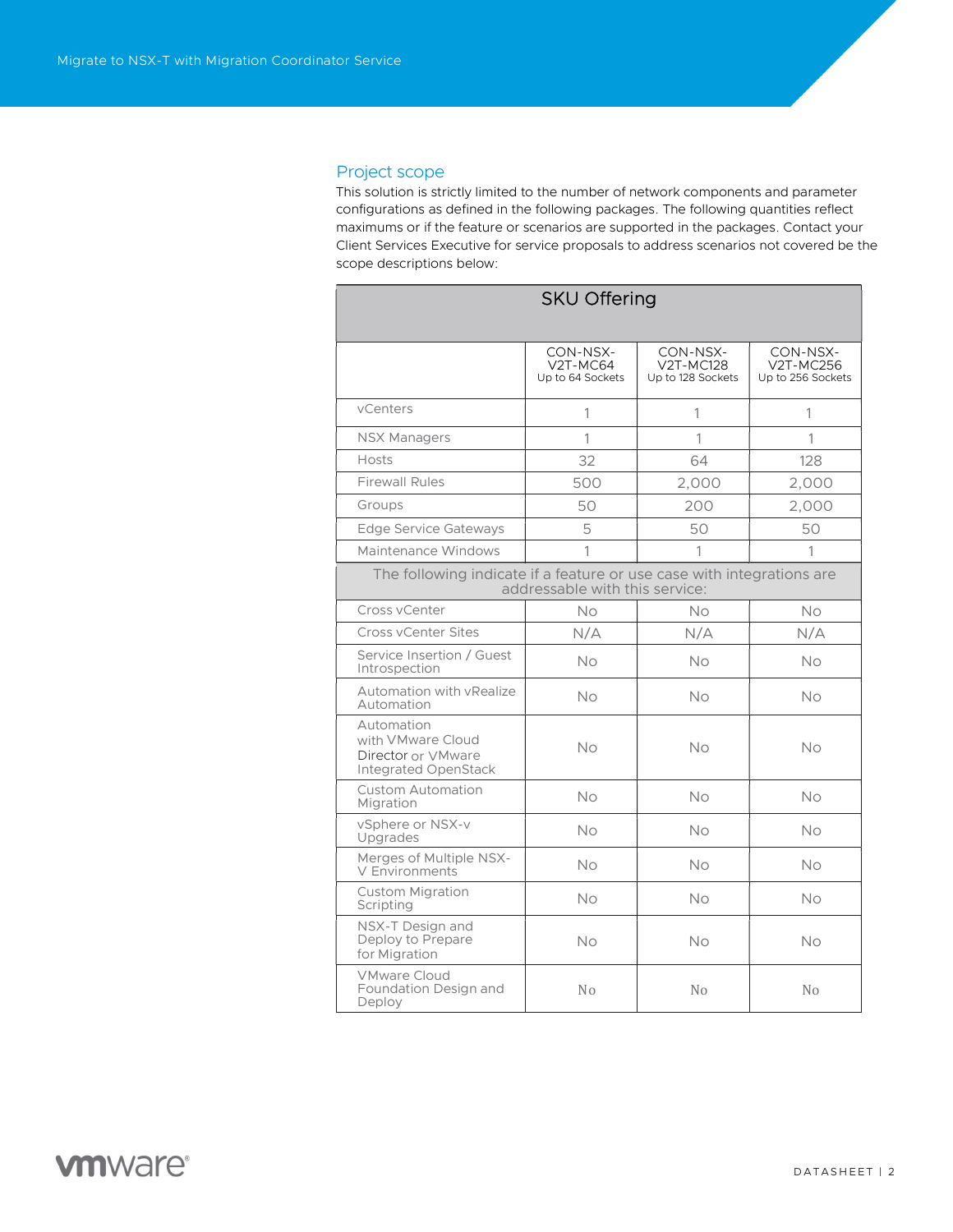# Out of scope

The following are out-of-scope items for this package.

- Any NSX-V feature or capability not supported by the NSX Migration Coordinator. (See here for features supported by Migration Coordinator )
- Any network topology not supported by Migration Coordinator. (See here for Network Topologies Supported by Migration Coordinator )
- Languages other than English, unless arranged in advance
- On-site delivery
- Onshore delivery, unless arranged in advance
- Country specific citizenship requirements
- No automation/integration with vRealize Automation, VMware Cloud Foundation, VMware Cloud Director, VMware Integrated Openstack, or custom migration scripting
- Service Insertion / Guest Introspection
- NSX-T Design and Deploy to prepare for Migration
- VMware Cloud Foundation Migration, Design and Deploy
- Modifying / updating Customer Cloud Management Platform (CMP) environment and blueprints
- Migration of multiple sites in Cross vCenter environment
- Migration of Layer 2 Bridges
- Any modifications on physical network devices and routing protocols manipulations
- Upgrade of existing virtual infrastructure
- Upgrade of VMware partner security virtual appliances
- Installation and configuration of custom or third-party applications and operating systems on deployed virtual machines.
- Operating system administration including the operating system itself or any operating system features or components.
- Management of change to virtual machines, operating systems, custom or third-party applications, databases, and administration of general network changes within Customer control.
- Remediation work associated with any problems resulting from the content, completeness, accuracy, and consistency of any data, materials, or information supplied by Customer.
- Installation or configuration of VMware products not included in the scope of this document.
- Installation and configuration of third-party software or other technical services that are not applicable to VMware components.
- Configuration of VMware products used for the service other than those implemented for the mutually agreed to use cases.
- Customer solution training other than the defined knowledge transfer session

#### Estimated Schedule

The project defined in this SOW is estimated to be for a duration of 4-6 weeks to 9-16 weeks depending on scheduling. VMware consulting services will operate according to a schedule agreed to by both parties. The consulting services are performed during normal business hours and workdays (weekdays and non-holidays).

The customer acknowledges that the estimated duration is indicative only and that VMware will not incur any penalty or forfeit any entitlement to payment, fees, or related

# **vm**ware<sup>®</sup>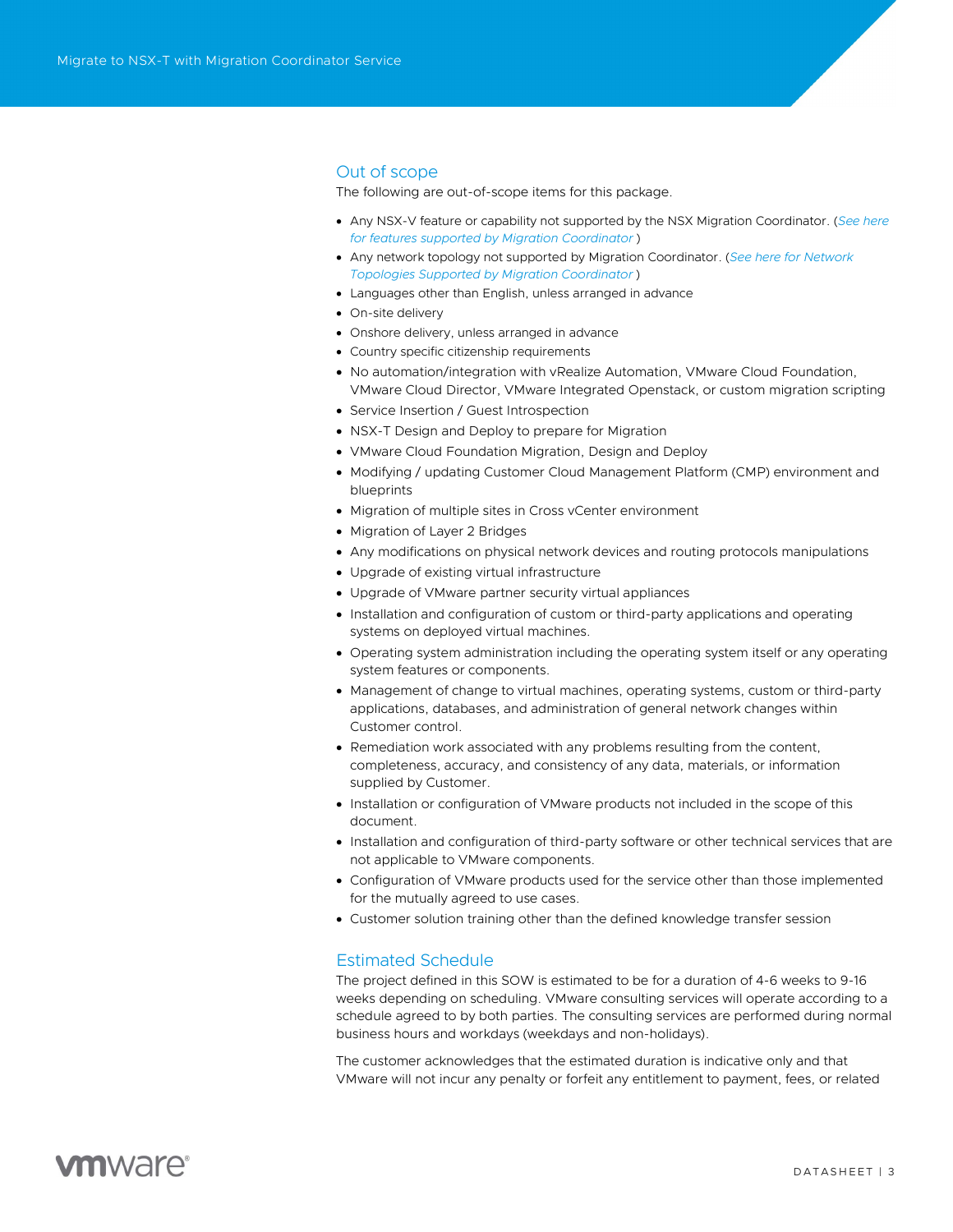expenses if the consulting services are not provided in accordance with the estimated duration.

Access to customer environment and participation of the following Customer stakeholders is required for the Service to be performed:

- Enterprise Architect
- Network Architecture team leads
- Infrastructure Architect
- VMware Operations team leads
- Network Operations team leads
- Security technology team leads
- Firewall/DMZ team leads

| <b>SKU</b>        | Duration   |
|-------------------|------------|
| CON-NSX-V2T-MC64  | 4-6 weeks  |
| CON-NSX-V2T-MC128 | 6-10 weeks |
| CON-NSX-V2T-MC256 | 9-16 weeks |

# Project Activities

### Phase 1: Initiate

VMware Project Manager hosts one (1) project initiation call with key Customer and VMware stakeholders.

Topics to be discussed include the following:

- Project business drivers, scope, and objectives.
- Project deadlines, estimated timelines, scheduling, and logistics.
- **IDENTIFICATION CONTER WITH MET ASSET WE ARREST METABOL FOR THE VIDEO FOR THE VIDEO FOR THE UPS THE UPS THE UPS THE UPS THE UPS THE UPS THE UPS THE UPS THE UPS THE UPS THE UPS THE UPS THE UPS THE UPS THE UPS THE UPS THE UP** perform the tasks defined in this SOW.
- Participating team members are confirmed and contact details are exchanged to schedule the project kickoff meeting.

Deliverables

• One (1) project initiation call

#### Phase 2: Plan

VMware leads one (1) project kickoff meeting with Customer project sponsors and stakeholders to review expectations about the purpose of the engagement, the delivery approach, and estimated timelines.

The following are the objectives of the meeting:

- Introducing the VMware team, roles, and responsibilities.
- Describing the project goals, phases, and key dates.
- Agreeing on the communication and reporting process and creating a communications plan.
- Validating the project expectations and clarifying roles and responsibilities.
- Confirming prerequisites are met as detailed in the solution checklist for specified solutions.

# **vm**ware<sup>®</sup>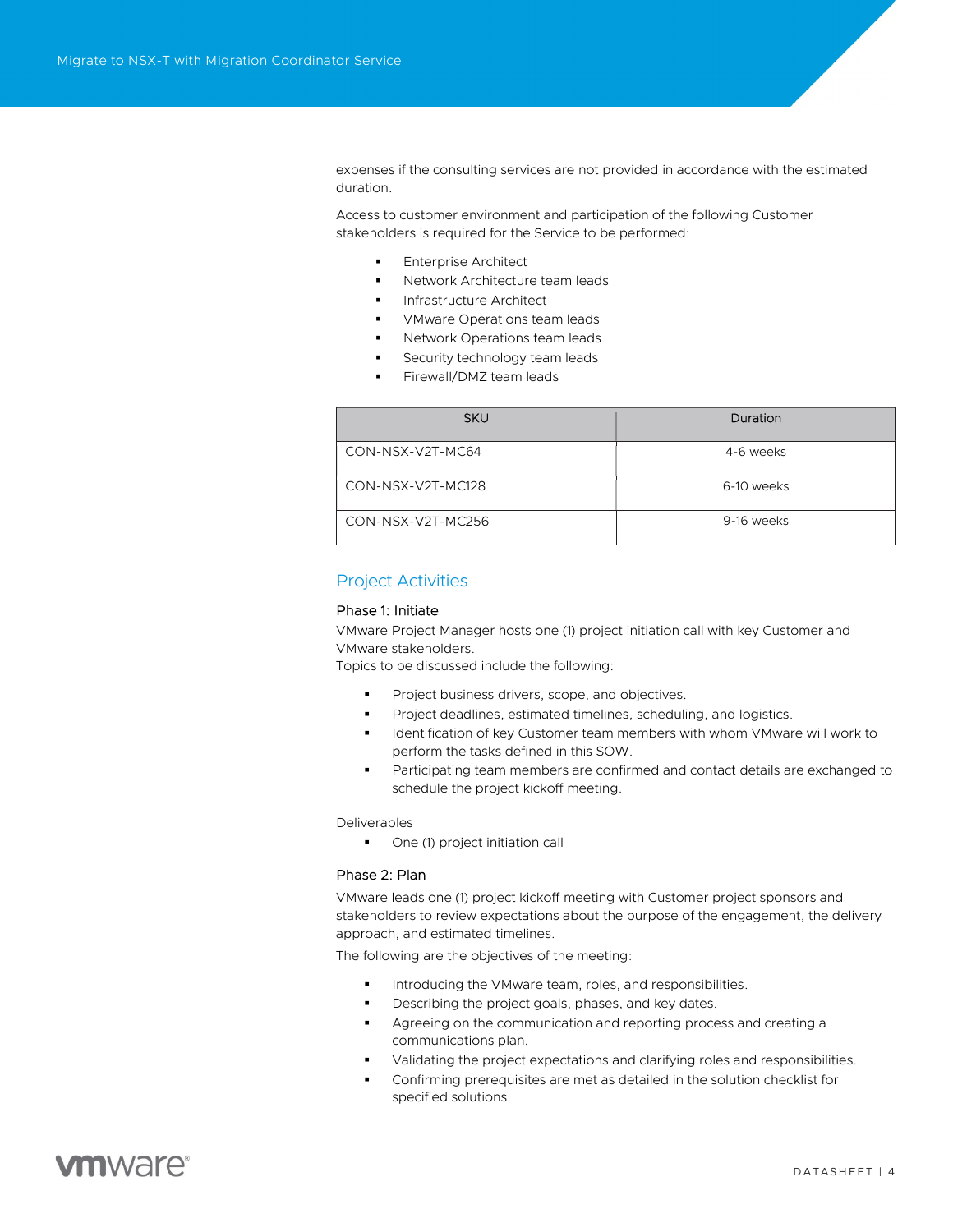- Presenting the solution overview for specified solutions including expected project results and deliverables.
- The VMware Project Manager and the Customer Project Manager collaborate to develop the project plan.

#### Deliverables

- **Communications plan**
- One (1) project kickoff meeting
- Project Plan
- Solution checklist
- Solution overview presentation

#### Phase 3: Execute

The key activities for this phase are organized in the following sub-phases:

- **Migrate**
- Knowledge Transfer

#### Execute: Migrate

VMware performs the migration of the solution from the current to the desired state according to the Customer objectives, constraints, and policies.

#### Deliverables

**Migration Execution Plan Workbook** 

#### Execute: Knowledge Transfer

VMware conducts knowledge transfer sessions covering the design, implementation, and operational considerations relating to the scope of this project. VMware does the following:

 Conducts up to two (2) hours of knowledge transfer sessions for appropriate Customer representatives.

Note: For the avoidance of doubt, the Knowledge transfers herein do not comprise VMware product training or certification courses as offered by the VMware Education unit - http://mylearn.vmware.com/mgrreg/index.cfm.

Deliverables

**Knowledge transfer workshop presentation** 

#### Phase 4: Close

The VMware Project Manager conducts one (1) closure meeting with the Customer covering project status, next steps, and how to engage further with VMware.

Deliverables

- **Engagement summary presentation**
- One (1) closure meeting